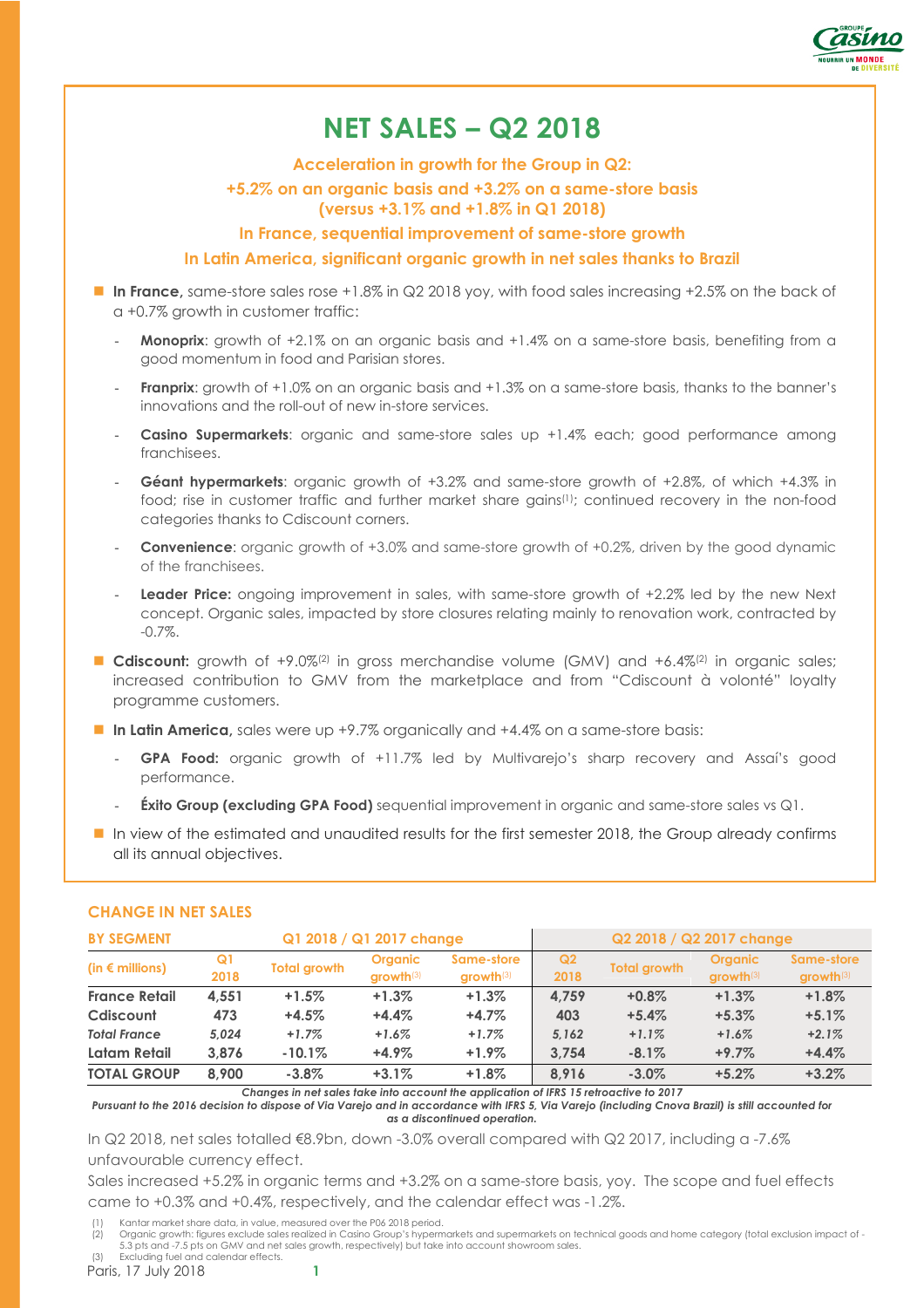

#### **France Retail**

|                                           | Q1 2018 / Q1 2017 change |                        |                                         |                                     | Q2 2018 / Q2 2017 change |                     |                                         |                                     |
|-------------------------------------------|--------------------------|------------------------|-----------------------------------------|-------------------------------------|--------------------------|---------------------|-----------------------------------------|-------------------------------------|
| <b>BY BANNER</b>                          | Q <sub>1</sub><br>2018   | <b>Total</b><br>growth | <b>Organic</b><br>growth <sup>(1)</sup> | Same-store<br>growth <sup>(1)</sup> | Q <sub>2</sub><br>2018   | <b>Total growth</b> | <b>Organic</b><br>growth <sup>(1)</sup> | Same-store<br>growth <sup>(1)</sup> |
| <b>Monoprix</b>                           | 1,110                    | $+2.7%$                | $+2.6%$                                 | $+1.2%$                             | 1,129                    | $+2.9\%$            | $+2.1%$                                 | $+1.4%$                             |
| <b>Franprix</b>                           | 401                      | $+1.5%$                | $+1.9\%$                                | $+1.0\%$                            | 416                      | $+0.0\%$            | $+1.0%$                                 | $+1.3%$                             |
| <b>Supermarkets</b>                       | 744                      | $-0.8\%$               | $+0.6\%$                                | $+1.3\%$                            | 805                      | $+1.0%$             | $+1.6%$                                 | $+1.5%$                             |
| o/w Casino<br>Supermarkets <sup>(2)</sup> | 711                      | $-0.4%$                | $+1.2%$                                 | $+1.4%$                             | 762                      | $+1.0%$             | $+1.4%$                                 | $+1.4%$                             |
| <b>Hypermarkets</b>                       | 1.090                    | $+4.5%$                | $+2.9\%$                                | $+1.6\%$                            | 1,174                    | $+3.0%$             | $+2.8\%$                                | $+2.5%$                             |
| o/w Géant <sup>(2)</sup>                  | 1,040                    | $+4.2%$                | $+2.5%$                                 | $+2.1%$                             | 1,117                    | $+3.5%$             | $+3.2%$                                 | $+2.8%$                             |
| o/w food                                  | 722                      | $+6.0\%$               | $+4.2%$                                 | $+4.2%$                             | 772                      | $+2.0%$             | $+4.0%$                                 | $+4.3%$                             |
| o/w non-food                              | 123                      | $-7.1%$                | $-8.9\%$                                | $-8.9\%$                            | 122                      | $-7.4%$             | $-5.4%$                                 | $-5.2\%$                            |
| Convenience &<br>$Other^{(3)}$            | 588                      | $-0.2%$                | $-0.5\%$                                | $+0.7\%$                            | 593                      | $-2.5%$             | $-1.0\%$                                | $+0.7%$                             |
| o/w Convenience <sup>(4)</sup>            | 303                      | $+4.1%$                | $+4.0%$                                 | $+1.1%$                             | 319                      | $+1.2%$             | $+3.0%$                                 | $+0.2%$                             |
| <b>Leader Price</b>                       | 618                      | $-1.3\%$               | $-1.0\%$                                | $+0.9\%$                            | 642                      | $-3.2\%$            | $-0.7\%$                                | $+2.2%$                             |
| <b>FRANCE RETAIL</b>                      | 4,551                    | $+1.5%$                | $+1.3%$                                 | $+1.3%$                             | 4,759                    | $+0.8%$             | $+1.3%$                                 | $+1.8%$                             |

Total sales in France came to  $\epsilon$ 4,759m in Q2 2018, up +1.3% on an organic basis and +1.8% on a same-store basis yoy, of which +2.5% in food, led by growth in customer traffic and in average basket. Over two years, same-store growth is up +3.7%. Business was buoyed by the steady growth of hypermarkets and the good performance of Monoprix, Casino Supermarkets and Franprix. Géant gained +0.1 point in market share over the last measured period<sup>(5)</sup>. The Casino Max mobile app, introduced in the first quarter in hypermarkets, supermarkets and most recently, convenience stores, has continued its ramp-up, recording an aggregate 1.1 million downloads, 2 million visits and 750,000 monthly coupons as of end of June 2018.

- **Monoprix** reported same-store growth of +1.4% in the second quarter, in line with its first-quarter performance, and a rise in same-store customer traffic of +1.6%. Food sales, up +2.7%, were lifted notably by the roll-out of the new organic brand. The Paris stores outperformed the rest of the store network. The organic banner, Naturalia, posted double-digit growth. Net sales generated online, which now account for 5% of Monoprix's total sales, saw another doubledigit increase in the second quarter. The banner continues to implement its multi-channel strategy, with the gradual roll-out of one-hour delivery and the click & collect service. Its partnerships with Ocado and Amazon Prime are advancing in line with objectives. The acquisition of Sarenza was completed on 30 April 2018 and its operations are now contributing to Monoprix's total growth of +2.9%.
- **Franprix** had a good performance in this quarter, with sales up +1.0% organically and +1.3% on a same-store basis. Customer traffic rose  $+2.0\%$  and the banner's market share held steady<sup>(5)</sup>. The banner continued to innovate and updated its concept to further develop its restaurant and service solutions for urban consumers. The Franprix mobile app, downloaded more than 830,000 times as of end-June, won a prize at the LSA Awards<sup>(6)</sup>. Two stores with the new "drugstore parisien" concept were inaugurated during the period, offering a beauty and wellbeing line-up, complete with a range of accessories and snacking.
- 
- (1) Excluding fuel and calendar effects.<br>
(2) Excluding Codim stores in Corsica: e<br>
(3) Other: mainly Vindémia and Cafete Excluding Codim stores in Corsica: eight supermarkets and four hypermarkets.
- (3) Other: mainly Vindémia and Cafeterias.<br>(4) Convenience excluding Leader Price Ex (4) Convenience excluding Leader Price Express. Net sales on a same-store basis include the same-store performance of franchised stores.<br>(5) Kantar data, in value, measured over the P06 2018 period.<br>(6) Winner of the mobil

Winner of the mobile shopping app prize at the 2018 LSA Awards for cross-channel companies.

Kantar data, in value, measured over the P06 2018 period.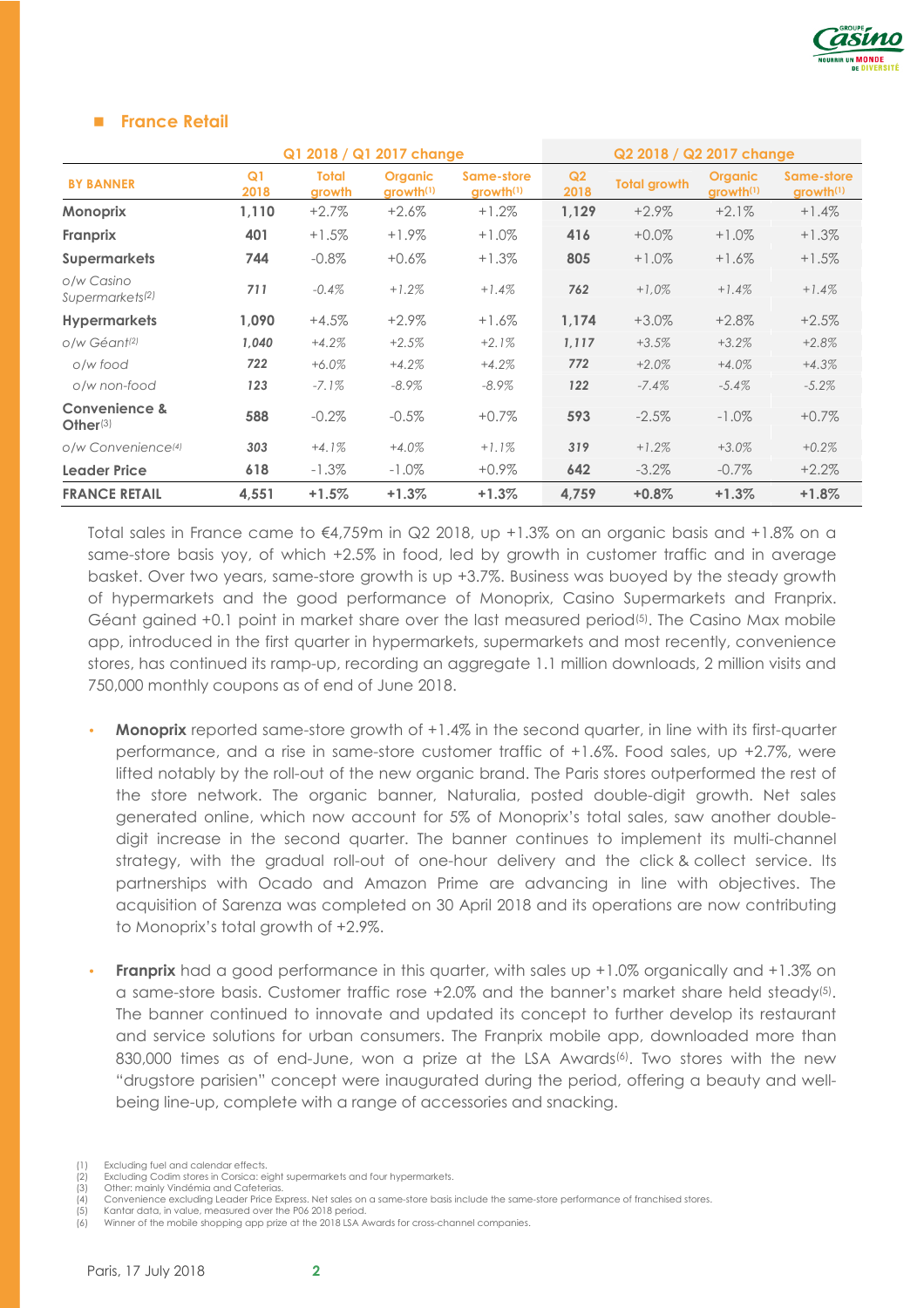

- **Casino Supermarkets** saw a +1.4% increase in sales on an organic and same-store basis, driven by the robust performance of service counters and fresh. The banner retained its market share. The loyalty programme strengthened: net sales driven by cardholders rose +3.5 pts to 62%. The offering was extended to include more organic products and sales of private-label products increased. Franchisees net sales rose by +3.9%, attesting to the banner's attractiveness.
- **Géant** hypermarkets reported their fifth consecutive quarter of growth, with same-store sales up +2.8% and organic sales up +3.2%; the banner gained +0.1 pt in market share(1). Growth was led by a good performance in food retail (up +4.3%), especially in the organic segment, as well as successful commercial operations and strong growth of drive-throughs.

The non-food category, still in decline, continued to improve, boosted by the success of Cdiscount corners (21 installed as of end-June), which benefited all categories.

- In **Convenience**, sales advanced +3.0% organically and +0.2%(2) on a same-store basis, with a good performance from franchisees, up +6.4% overall. In the integrated store network, improvements to the offering continued, in particular with the addition of more organic products. The Casino Max app was gradually rolled out by the convenience stores for the benefit of their customers, covering 40% of the integrated store network by end-June 2018.
- **Leader Price** reported +2.2% growth in same-store sales in the second quarter (and improved sequentially over three consecutive quarters) and saw a sequential customer traffic improve. Organic sales, down -0.7%, and market share continued to be impacted by store closures. Work in progress related to the ongoing deployment of the Next concept, continues with now 70 renovated stores. Within renovated stores, the performance of fresh foods and service counters has been excellent. The offer is being gradually revamped, with the development of the organic range and introduction of the beauty and well-being brand, Sooa. As part of the Group's multi-channel strategy, the banner is also working on integrating digital promotions in its Leader Price app.

(1) Kantar market share, in value, measured over the P06 2018 period.

(2) Convenience excluding Leader Price Express. Net sales on a same-store basis include the same-store performance of franchised stores.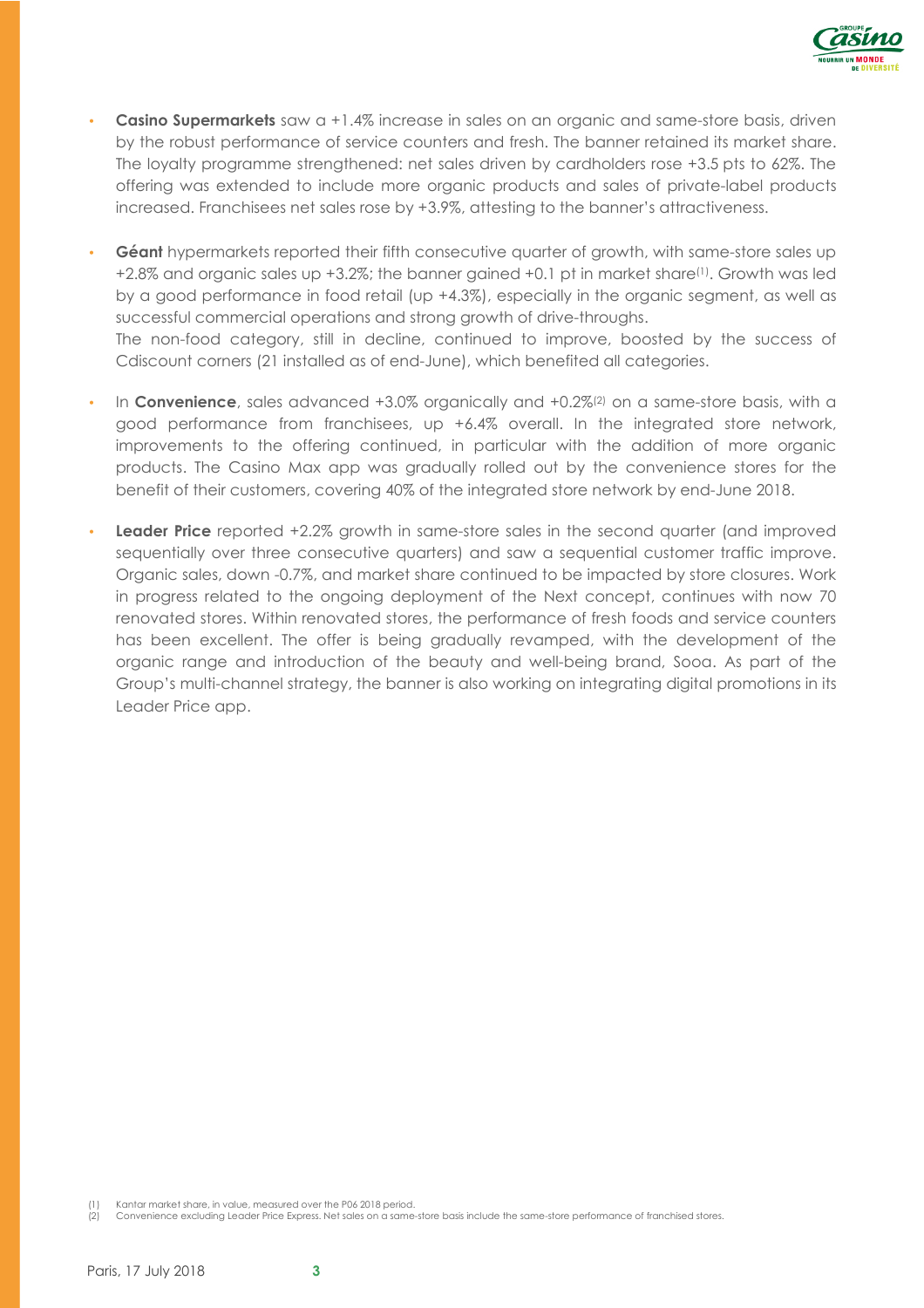

### **Cdiscount**

Cdiscount's gross merchandise volume (GMV) totalled €760m in the second quarter, representing growth of +14.3%(1), of which +9.0%(1) was organic. Net sales expanded by +14.0%(1), of which +6.4%(1) in organic growth. Traffic, up +4.5%(1), was led by growth in the mobile channel, which accounted for 64.0% of all visits.

Cdiscount launched several innovative marketing initiatives, such as "French Days" in April. The Audio Visual categories enjoyed an improvement over the quarter. Cdiscount saw a +29.4% increase in monetisation revenues generated by its B2B operations – through advertising, commissions on energy, mobile and travel offers, and financial and marketplace services.

The marketplace now represents 36.0% of GMV and continues to expand, supported by growth in the "Fulfillment by Cdiscount" service.

The CDAV loyalty programme is enjoying good momentum and now accounts for 34.8% of GMV. Central to the site's marketing strategy, this programme is helping to strengthen the base of loyal customers, who make purchases three times more often than other customers.

As part of the Group's multi-channel strategy, 21 Cdiscount corners were rolled-out in Géant stores as of 30 June 2018. Other corners are expected to open across the rest of the hypermarket network and within other Group banners by the end of 2018. In addition to the revenue they generate, the corners are helping to improve perception and visibility for the Cdiscount brand.

Services put in place in late 2017 continued to progress steadily. Cdiscount Voyage and Cdiscount Assistance, two new services launched this quarter, are already proving very successful with customers. With its "on demand" delivery service, Cdiscount is also the first e-tailer to provide delivery within a 30-minute slot in Paris.

Lastly, in early July, Cdiscount announced it was launching delivery of products under 30 kilograms to international destinations (Italy, Germany, Spain and Belgium) and setting up partnerships to sell Cdiscount products in European marketplaces.

| Key figures $(1)$                          | Q <sub>2</sub> 2017 | Q2 2018 | <b>Reported</b><br>growth <sup>(2)</sup> | Organic growth <sup>(3)</sup> |
|--------------------------------------------|---------------------|---------|------------------------------------------|-------------------------------|
| $GMV^{(4)(5)}$ including tax               | 665                 | 760     | $+14.3%$                                 | $+9.0\%$                      |
| Marketplace contribution                   | 34.8%               | 36.0%   |                                          | $+123$ bp                     |
| CDAV contribution                          | 32.0%               | 34.8%   |                                          | $+282$ bp                     |
| Net sales <sup>(5)</sup> (in $\epsilon$ m) | 390                 | 445     | $+14.0%$                                 | $+6.4%$                       |
| Traffic (millions of visits)               | 203                 | 212     |                                          | $+4.5%$                       |
| Mobile traffic contribution (%)            | 59.5%               | 64.0%   |                                          | 450 bp                        |
| Active customers <sup>(6)</sup> (millions) | 8.4                 | 8.7     |                                          | $+3.4%$                       |
| Orders <sup>(7)</sup> (millions)           | 5.7                 | 5.8     |                                          | $+2.2%$                       |

*Cnova provided a detailed report on its Q2 net sales on 12 July 2018.*

(6) Active customers at 30 June 2018 who made at least one purchase on the Cdiscount websites and app during the previous 12 months.

(7) Total number of orders placed before cancellation due to detection of fraud and/or lack of customer payment.



<sup>(1)</sup> Unaudited data published by Cnova NV.

<sup>(2)</sup> The data published by the subsidiary include all sales generated by Cdiscount, including its sales of technical products to hypermarket and supermarket customers, further to the multi-channel agreement in effect since 19 June 2017.

<sup>(3)</sup> The organic changes exclude sales of technical products and household equipment generated with hypermarket and supermarket customers (impact of -5.3 pt and -7.5 pt on GMV and net sales, respectively), but include sales generated in corners.

<sup>(4)</sup> Gross merchandise volume (GMV) includes sales of merchandise, other revenues and the marketplace's sales volume based on confirmed and shipped orders, including tax, and the sales volume of services that contributed to GMV growth, for 1.2 pt in Q2 2018 and 0.01 pt in Q2 2017.

<sup>(5)</sup> After entry into effect of the new accounting standard IFRS 15 – *Revenue from Contracts with Customers*, 2017 GMV and net sales were restated by -24m and -20m, respectively, in order to present comparable data.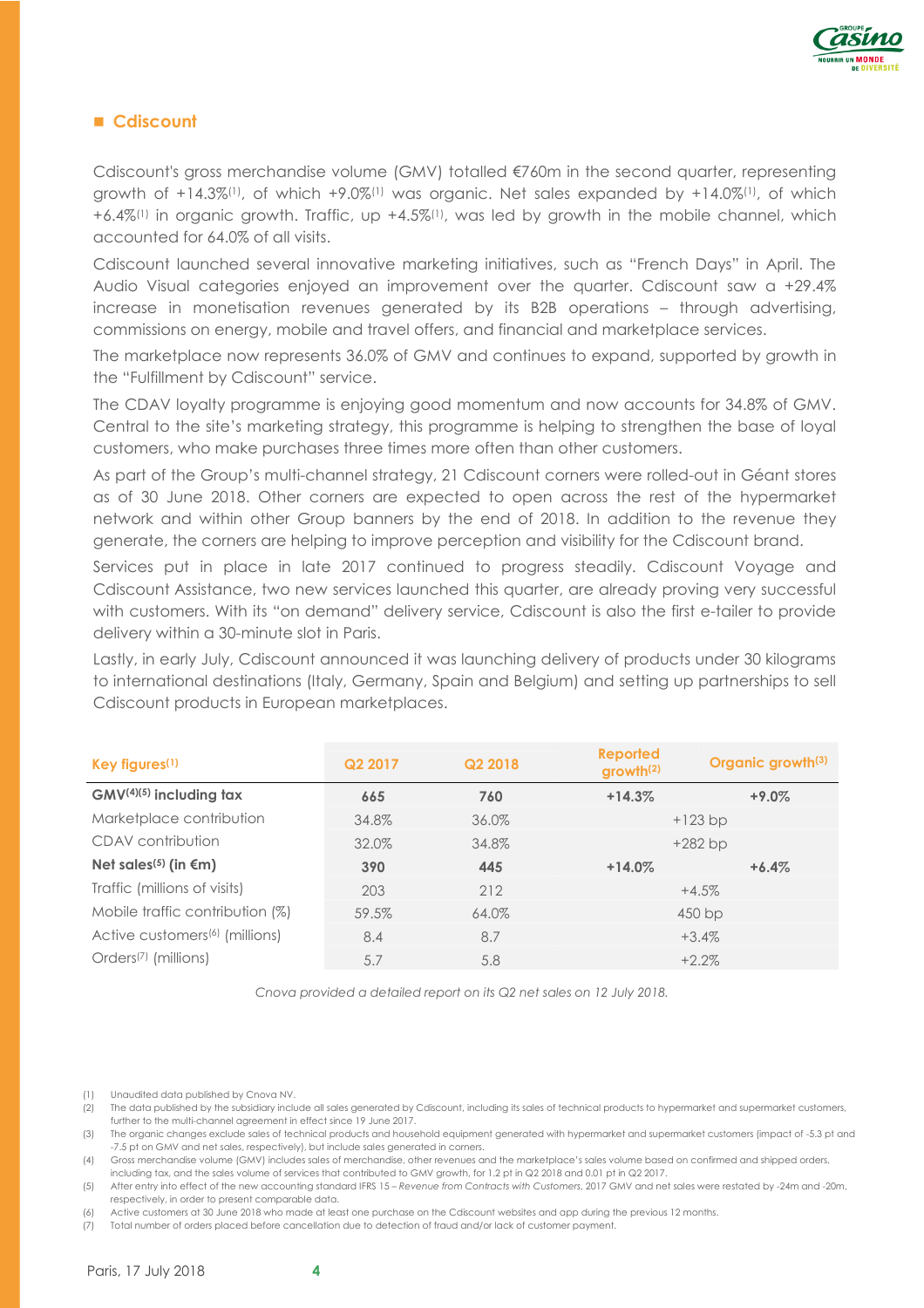

#### **Latam Retail**

Sales at the Group's businesses in **Latin America** (Éxito Group and GPA Food) increased +9.7% yoy on an organic basis and +4.4% on a same-store basis in Q2 2018, a sharp improvement on Q1 2018 (+4.9% and +1.9% in organic and same-store growth, respectively). Consolidated net sales were impacted by an unfavourable currency effect of -17.1%.

- **GPA Food** posted organic growth in sales of +11.7% and same-store growth of +4.7% yoy, despite -2.8% deflation in the food categories(1):
	- Sales at **Assaí** surged +23.7% on an organic basis, benefiting from the good performances of converted stores and despite persistently steep deflation in the food categories and the truckers' strike in Brazil. Same-store sales climbed +4.7%(2). The banner saw growth in customer traffic and Assaí gained around  $+2.0$  pts in market share in April and in May<sup>(2)</sup>. Its  $\mathbb{Q}2$ performance was lifted by the success of commercial operations and the Passaí store card, which is now held by 335,000 customers. Sales in stores recently converted to the new format were 2.3 times higher and Assaí's sales now represent 45% of GPA Food sales.
	- **Multivarejo** has been enjoying a sharp recovery since March and reported in Q2 same-store growth of +5.8%<sup>(2)</sup> and a +100 bp gain in market share<sup>(2)</sup>. Volumes were up across all formats. Within the Extra banners, business was buoyed by the new management commercial strategy, the rise of the "My Discount" personalized promotions tools and the "My rewards" digital loyalty program. The "My discount" app was downloaded 6 million times and the average basket among loyal customers increased by +35%. Non-food sales grew double digits, driven by the FIFA World Cup and commercial operations. Extra Supermarkets plan to convert 20 stores to the "Compre Bem" format. This new format aims to compete more directly with regional players, by providing more fresh produce, for example. Pão de Açúcar driven by its unique qualitative positioning, also benefits from an excellent commercial momentum and the success of store renovations. As part of its digital transformation strategy, the banner is gradually developing an in-store mobile payment solution. Lastly, convenience stores delivered an excellent performance in same-store sales (up +5.3%<sup>(2)</sup>) and in volumes, which made a double-digit improvement, lifted by a renewed assortment and revised prices.
	- A total of two Assaí stores were opened during the quarter and an additional one was converted. The banner is targeting 20 new stores in 2018, for a total of 146 stores. At Multivarejo, nine stores have been closed since the beginning of the year: four Extra hypermarkets, four drugstores and one Extra supermarket. There were 874 stores in the Multivarejo network at the end of June.
- Sales at **Éxito Group** (excluding GPA Food) were up on both an organic and same-store basis, with a sequential improvement on same-store basis in Colombia.

GPA provided a detailed report on its Q2 net sales on 13 July 2018. É*xito Group will provide a detailed report on its Q2 net sales on 14 August 2018.* 

*\*\*\** 

(1) IPCA Food at home index. (2) Data published by the subsidiary. (3) Nielsen Market share as for April and May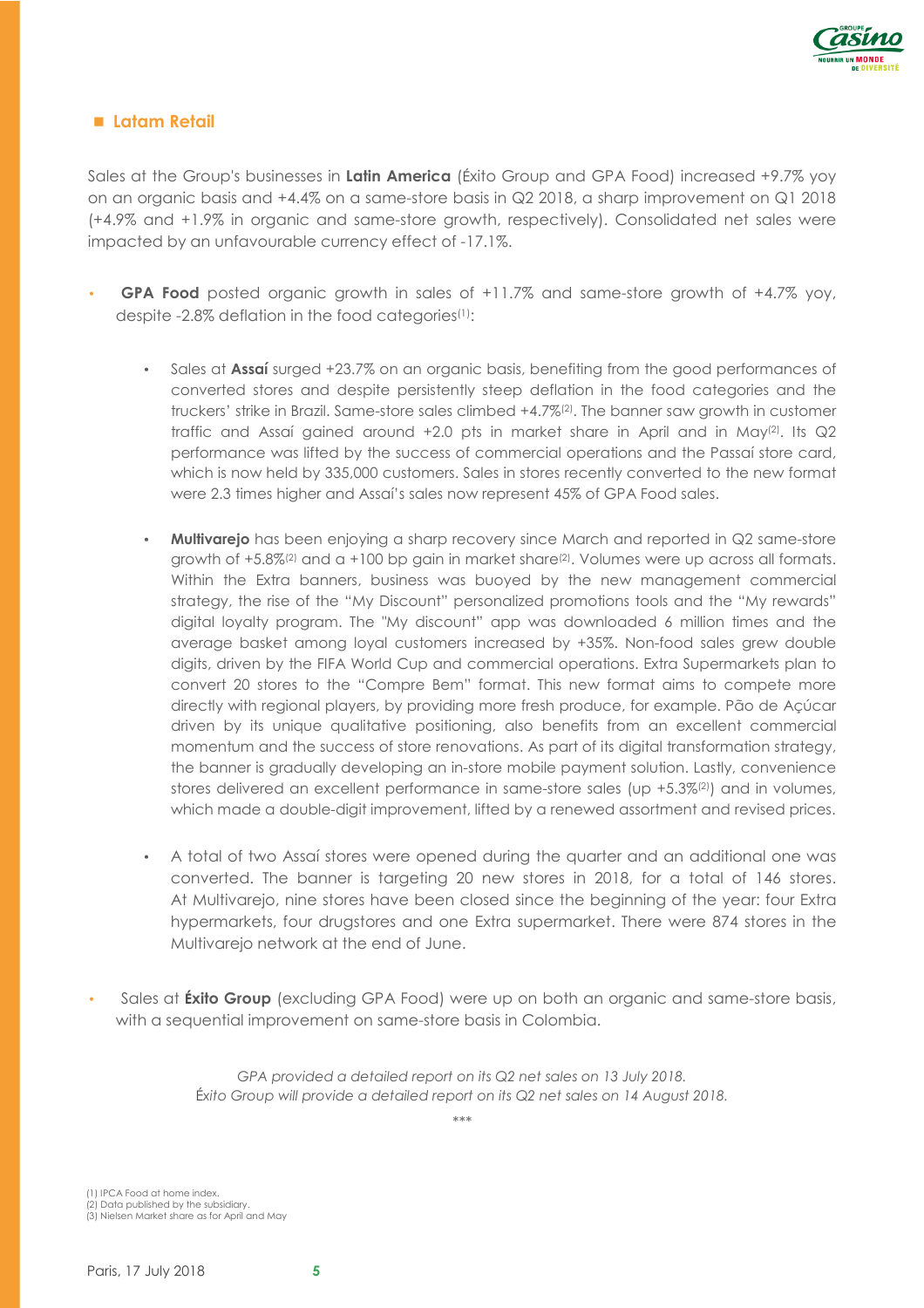

## **APPENDICES**

## **Main changes in consolidation scope**

• Integration of Sarenza as of 30 April 2018 (Monoprix)

# **Exchange rate**

| <b>AVERAGE EXCHANGE RATES</b> | Q2 2017 | Q2 2018 | <b>Currency effect</b> |
|-------------------------------|---------|---------|------------------------|
| Brazil (EUR/BRL)              | 3.5441  | 4.2943  | $-17.5\%$              |
| Colombia (EUR/COP) (x 1000)   | 3.2235  | 3.3822  | $-4.7\%$               |
| Uruguay (EUR/UYP)             | 31.1418 | 35.8390 | $-13.1\%$              |
| Argentina (EUR/ARS)           | 17.3770 | 28.0465 | $-38.0\%$              |

## **Implementation of IFRS 15**

In the first half of 2018, the Casino Group applied IFRS 15 – *Revenue from Contracts with Customers* retroactively to 2017.

The application of IFRS 15 has led to reclassifications between net sales, other revenues, cost of goods sold and selling expenses. The following table describes the standard's impact on 2017 net sales.

| Net Sales (in $\epsilon$ millions) |       | Q1 2017 reported Q1 2017 restated Q2 2017 reported |       | Q2 2017 restated |
|------------------------------------|-------|----------------------------------------------------|-------|------------------|
| France Retail                      | 4,504 | 4,485                                              | 4,757 | 4,723            |
| E-commerce                         | 469   | 453                                                | 402   | 382              |
| Latam Retail                       | 4,348 | 4,310                                              | 4.118 | 4,087            |
| <b>TOTAL</b>                       | 9.321 | 9,248                                              | 9.277 | 9.192            |

## **Gross sales under banner**

| <b>TOTAL ESTIMATED GROSS FOOD SALES</b>     | Q <sub>2</sub> | <b>Change (excl. calendar effects)</b> |          |  |
|---------------------------------------------|----------------|----------------------------------------|----------|--|
| <b>UNDER BANNER (in €m, excluding fuel)</b> | 2018           | Q2 2018                                | H1 2018  |  |
| Monoprix                                    | 1.142          | $+4.6%$                                | $+3.7\%$ |  |
| Franprix                                    | 474            | $+2.7%$                                | $+3.5%$  |  |
| <b>Supermarkets</b>                         | 751            | $+2.1%$                                | $+1.3\%$ |  |
| <b>Hypermarkets</b>                         | 838            | $+4.5%$                                | $+4.9\%$ |  |
| <b>Convenience and Other</b>                | 683            | $-0.7\%$                               | $-0.4\%$ |  |
| of/which Convenience                        | 389            | $+3.9\%$                               | $+5.3%$  |  |
| <b>Leader Price</b>                         | 749            | $+0.3\%$                               | $-0.2\%$ |  |
| <b>FRANCE RETAIL</b>                        | 4,637          | $+2.6%$                                | $+2.2%$  |  |

| <b>TOTAL ESTIMATED GROSS NON-FOOD SALES</b>    | Q2   | Change (excl. calendar effects) |                     |  |
|------------------------------------------------|------|---------------------------------|---------------------|--|
| UNDER BANNER (in $\epsilon$ m, excluding fuel) | 2018 | Q2 2018                         | H <sub>1</sub> 2018 |  |
| <b>Hypermarkets</b>                            | 133  | $-4.9\%$                        | $-6.3\%$            |  |
| Cdiscount                                      | 708  | $+8.0\%$                        | $+6.3%$             |  |
| <b>FRANCE RETAIL</b>                           | 841  | $+5.7\%$                        | $+3.1\%$            |  |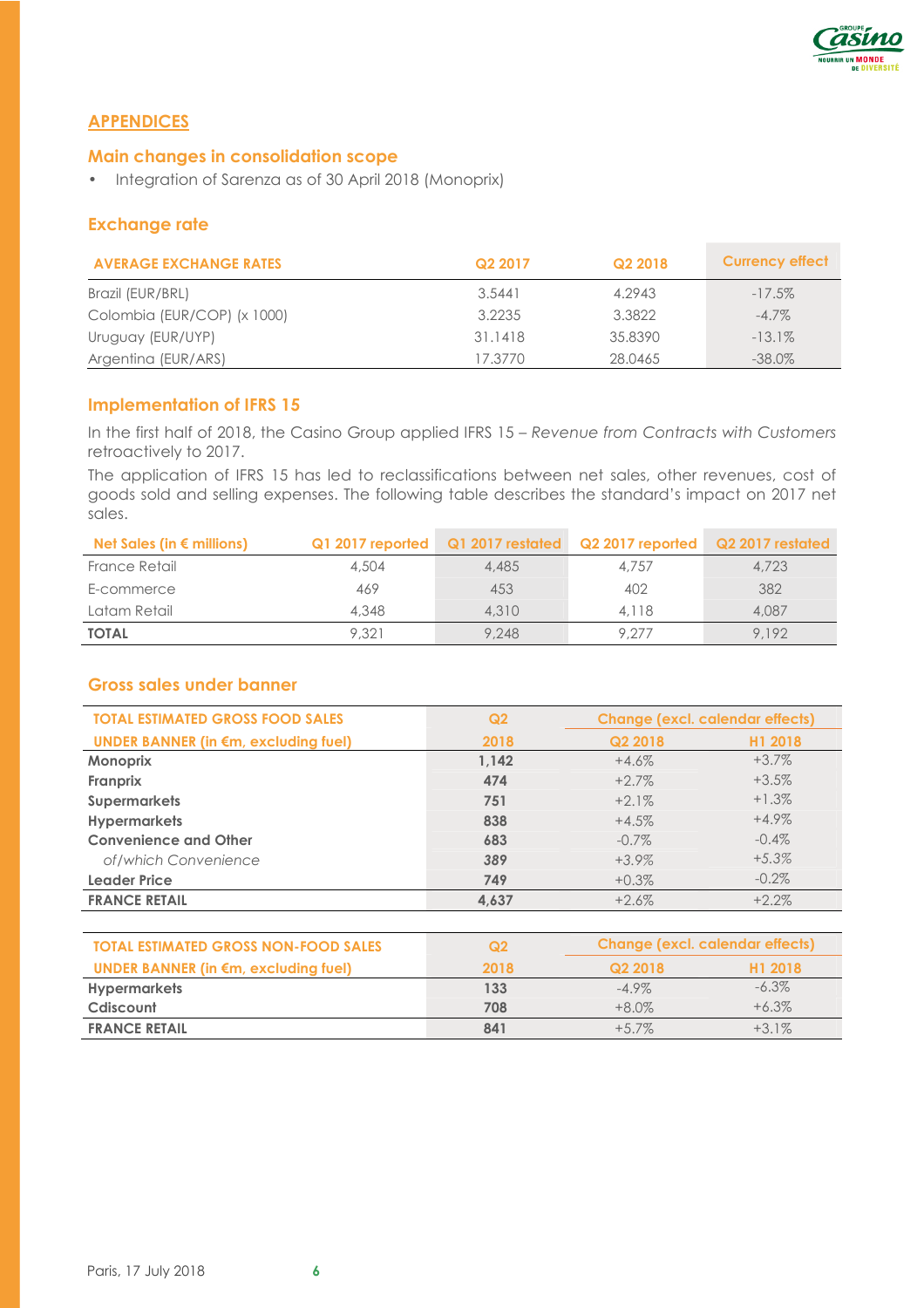

# **Store network at period-end**

| <b>FRANCE</b>                                                  | 31 Dec. 2017 | 31 March 2018  | <b>30 June 2018</b> |
|----------------------------------------------------------------|--------------|----------------|---------------------|
| <b>Géant Casino hypermarkets</b>                               | 122          | 123            | 124                 |
| o/w French franchised affiliates                               | 7            | 8              | 8                   |
| International affiliates                                       | 5            | 5              | 6                   |
| <b>Casino Supermarkets</b>                                     | 433          | 435            | 436                 |
| o/w French franchised affiliates                               | 106          | 108            | 111                 |
| International franchised affiliates                            | 17           | 17             | 17                  |
| Monoprix                                                       | 789          | 790            | 794                 |
| o/w franchised affiliates                                      | 211          | 214            | 213                 |
| Naturalia                                                      | 161          | 162            | 166                 |
| Naturalia franchises                                           | 7            | 7              | $\overline{7}$      |
| Franprix                                                       | 893          | 901            | 902                 |
| o/w franchises                                                 | 399          | 413            | 420                 |
| <b>Leader Price</b>                                            | 777          | 773            | 776                 |
| o/w franchises                                                 | 377          | 449            | 454                 |
| Convenience                                                    | 5,392        | 5,362          | 5,260               |
| Other activities (Restaurants, Drive, etc.)                    | 606          | 609            | 610                 |
| <b>Indian Ocean</b>                                            | 209          | 214            | 223                 |
| <b>TOTAL France</b>                                            | 9,221        | 9,207          | 9,125               |
|                                                                |              |                |                     |
| <b>INTERNATIONAL</b>                                           | 31 Dec. 2017 | 31 March 2018  | <b>30 June 2018</b> |
| <b>ARGENTINA</b>                                               | 29           | 29             | 29                  |
| Libertad hypermarkets                                          | 15           | 15             | 15                  |
| Mini Libertad and Petit Libertad mini-supermarkets             | 14           | 14             | 14                  |
| <b>URUGUAY</b>                                                 | 88           | 86             | 87                  |
| Géant hypermarkets                                             | 2            | $\overline{2}$ | $\mathbf{2}$        |
| Disco supermarkets                                             | 29           | 29             | 29                  |
| Devoto supermarkets                                            | 24           | 24             | 24                  |
| Devoto Express mini-supermarkets                               | 33           | 31             | 32                  |
| <b>BRAZIL</b>                                                  | 1,081        | 1,072          | 1,074               |
| Extra hypermarkets                                             | 117          | 113            | 113                 |
| Pão de Açúcar supermarkets                                     | 186          | 186            | 186                 |
| Extra supermarkets                                             | 188          | 187            | 187                 |
| Assaí (cash & carry)                                           | 126          | 127            | 130                 |
| Mini Mercado Extra & Minuto Pão de Açúcar<br>mini-supermarkets | 265          | 265            | 265                 |
| Drugstores                                                     | 127          | 123            | 123                 |
| + Service stations                                             | 72           | 71             | 70                  |
| <b>COLOMBIA</b>                                                | 1,852        | 1,847          | 1,912               |
| Éxito hypermarkets                                             | 90           | 90             | 90                  |
| Éxito and Carulla supermarkets                                 | 162          | 163            | 160                 |
| Super Inter supermarkets                                       | 71           | 71             | 73                  |
| Surtimax (discount)                                            | 1,409        | 1,410          | 1,477               |
| o/w "Aliados"                                                  | 1,278        | 1,286          | 1,353               |
| B2B(1)                                                         | 9            | 9              | 13                  |
| Éxito Express and Carulla Express                              | 111          | 104            | 99                  |
| mini-supermarkets                                              |              |                |                     |
| <b>CAMEROON</b>                                                |              |                | $\mathbf{1}$        |
| Cash & carry                                                   |              |                |                     |
| <b>TOTAL International</b>                                     | 3,050        | 3,034          | 3,103               |

(1) Formerly included in the Surtimax line.